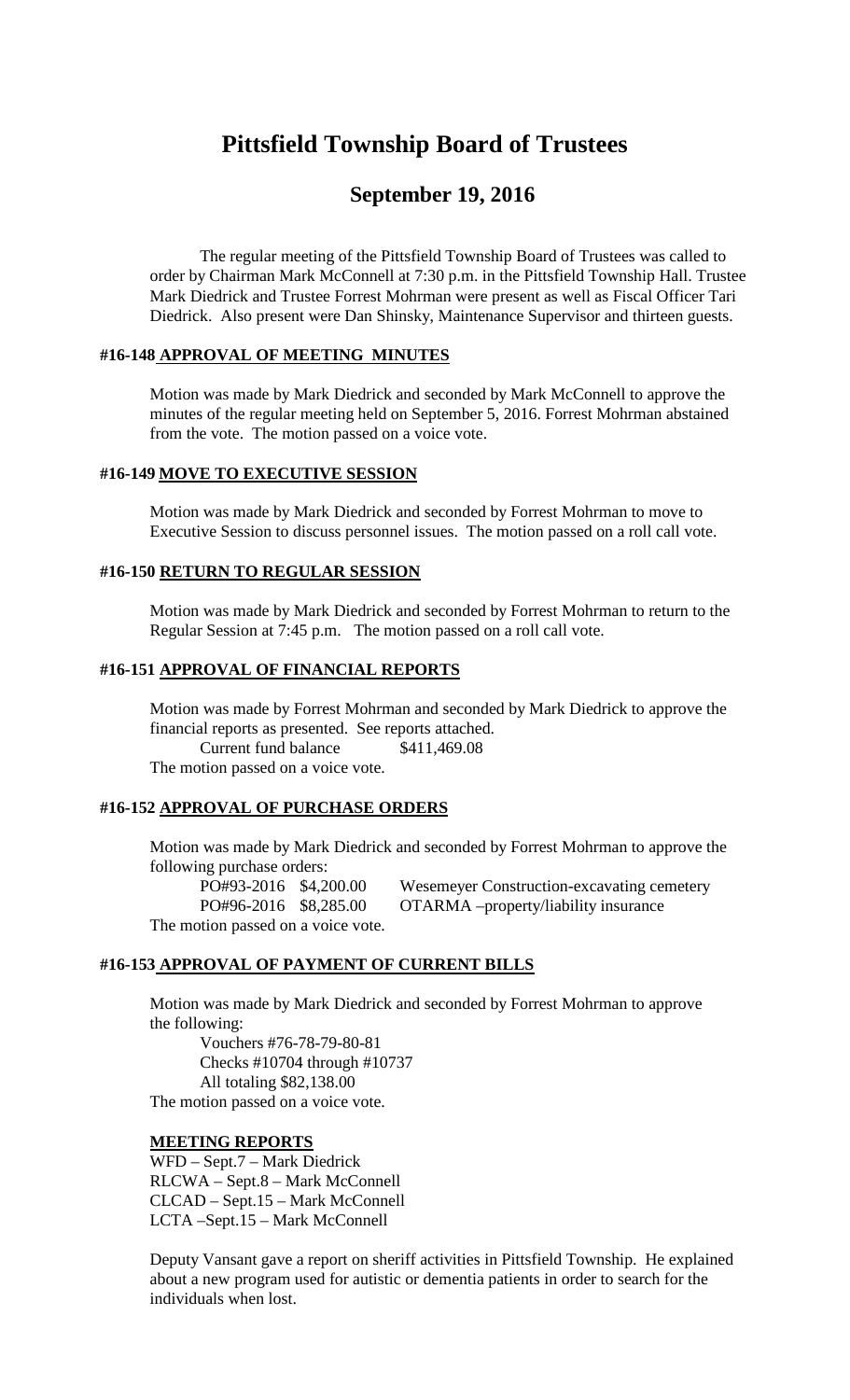#### **OLD BUSINESS –**

Dan Shinsky gave an update on the building project.

Tari Diedrick presented a proof or drawing of the sign intended for the new maintenance facility. EnviroSign will build the sign in time to be compliant with the deadline of the Lorain County Solid Waste Grant.

The Trustees gave a report on the Dumpster Day usage which was held on September 10.

#### **#16-154 APPROVAL TO HOLD THE CURRENT SALARIES FOR 2016 FOR THE TRUSTEES AND FISCAL OFFICER REGARDLESS OF THE RECOMMENDATION BY THE STATE AUDITOR THAT THE SALARIES COULD BE INCREASED ACCORDING TO THE BUDGET BASED SALARY SCALE AS DETERMINED BY THE STATE**

Motion was made by Forrest Mohrman and seconded by Mark Diedrick to approve the holding of the current salaries for 2016 for the Trustees and Fiscal Officer regardless of the recommendation by the State Auditor that the salaries could be increased according to the budget based salary scale as determined by the State. The motion passed on a roll call vote.

#### **NEW BUSINESS –**

Forrest Mohrman announced that the Guthrie Ditch project is almost done. Mark McConnell lead a lengthy discussion of how the ditch projects are financed. Several residents had questions and concerns.

#### **#16-155 APPROVAL TO ACCEPT THE PRICELOCK-3 PROGRAM OFFERED BY THE WELLINGTON IMPLEMENT FOR THE UPGRADING OF THE CASE IH TRACTOR ANNUALLY FOR THE PRICE OF \$1,000.00 PER YEAR**

Motion was made by Mark Diedrick and seconded by Forrest Mohrman to accept the PriceLock-3 program as offered by the Wellington Implement for the upgrading of the Case IH tractor annually for the price of \$1,000.00 per year. This is a three-year price lock program. The motion passed on a voice vote.

Mark McConnell read a resignation letter from current Fiscal Officer, Tari Diedrick. She will be moving out of Pittsfield Township and will no longer be eligible to hold the position. Anyone interested in the position should contact one of the Trustees. The Trustees will begin interviewing to find a replacement. A new Fiscal Officer will be appointed to complete the term which will end in March of 2020.

#### **ZONING REPORT –**

Dan Shinsky reported that he issued a garage permit on Route 303. There is a house on Route 303 which is scheduled for demolition. He reported that a resident on Merriam Road would like to manufacture guns. The residents request will require some research including a call to the Prosecutor's Office.

Bert Latran reported that the Pittsfield Historical Society event went very well.

#### **ROAD AND MAINTENANCE REPORT –**

Dan Shinsky reported that the chip and seal projects for the Township have been completed.